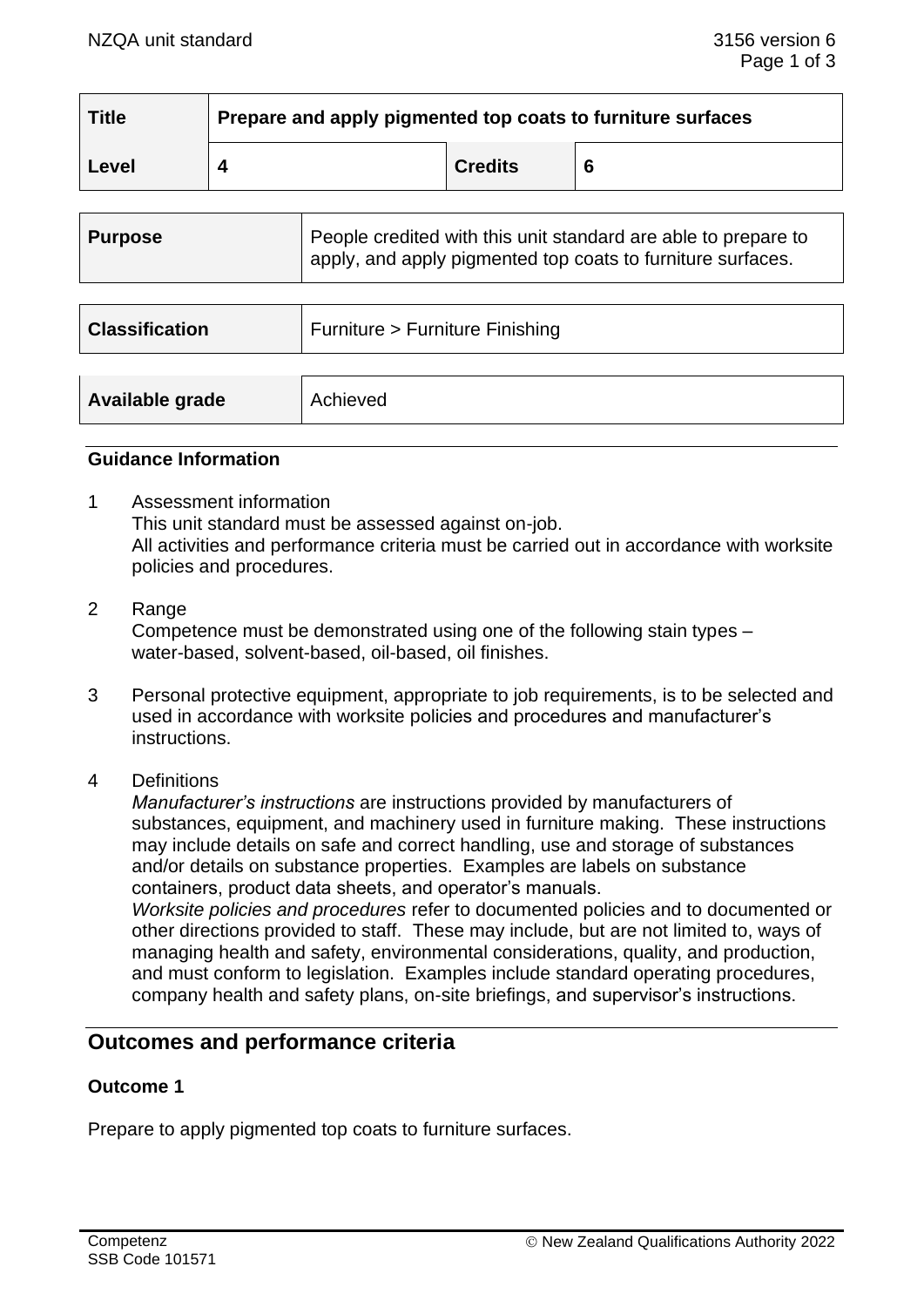## **Performance criteria**

1.1 Job specifications are obtained and interpreted.

Range surfaces to be top coated, top coats.

1.2 Spray equipment for the job is selected in accordance with job specifications.

Range any of – conventional, airless, air-mix, high-volume low pressure, low-volume low pressure, electrostatic spray.

- 1.3 Pigmented top coats are selected in accordance with job specifications, and checked against a colour chart or client sample.
- 1.4 Prepared surfaces are checked and confirmed to be free of defects.
- 1.5 Drying method, platforms, drying racks, and trolleys are selected in accordance with job specifications.

#### **Outcome 2**

Apply pigmented top coats to furniture surfaces.

#### **Performance criteria**

- 2.1 Pigmented top coats are mixed in accordance with manufacturer's instructions.
- 2.2 Spray equipment is set up and tested.

Range one of – spitting, fluttering, half mooning, contaminants.

- 2.3 Pigmented top coats are applied to a furniture article in accordance with job specifications, ensuring finished surfaces are free from defects and blemishes.
	- Range defects and blemishes include runs, orange peel, dust, sanding marks, streaking, silicon reactions, waxing, overspray, blistering, solvent entrapment.
- 2.4 Pigmented top coats are allowed to dry.
- 2.5 Drying racks or trolleys are moved to a drying area.

Range clear of – walkways, doorways, draughts.

- 2.6 Any faults in the final finish are identified and rectified in accordance with job specifications.
- 2.7 Equipment and the work area are left clean, clear, and safe, and used rags are disposed of.